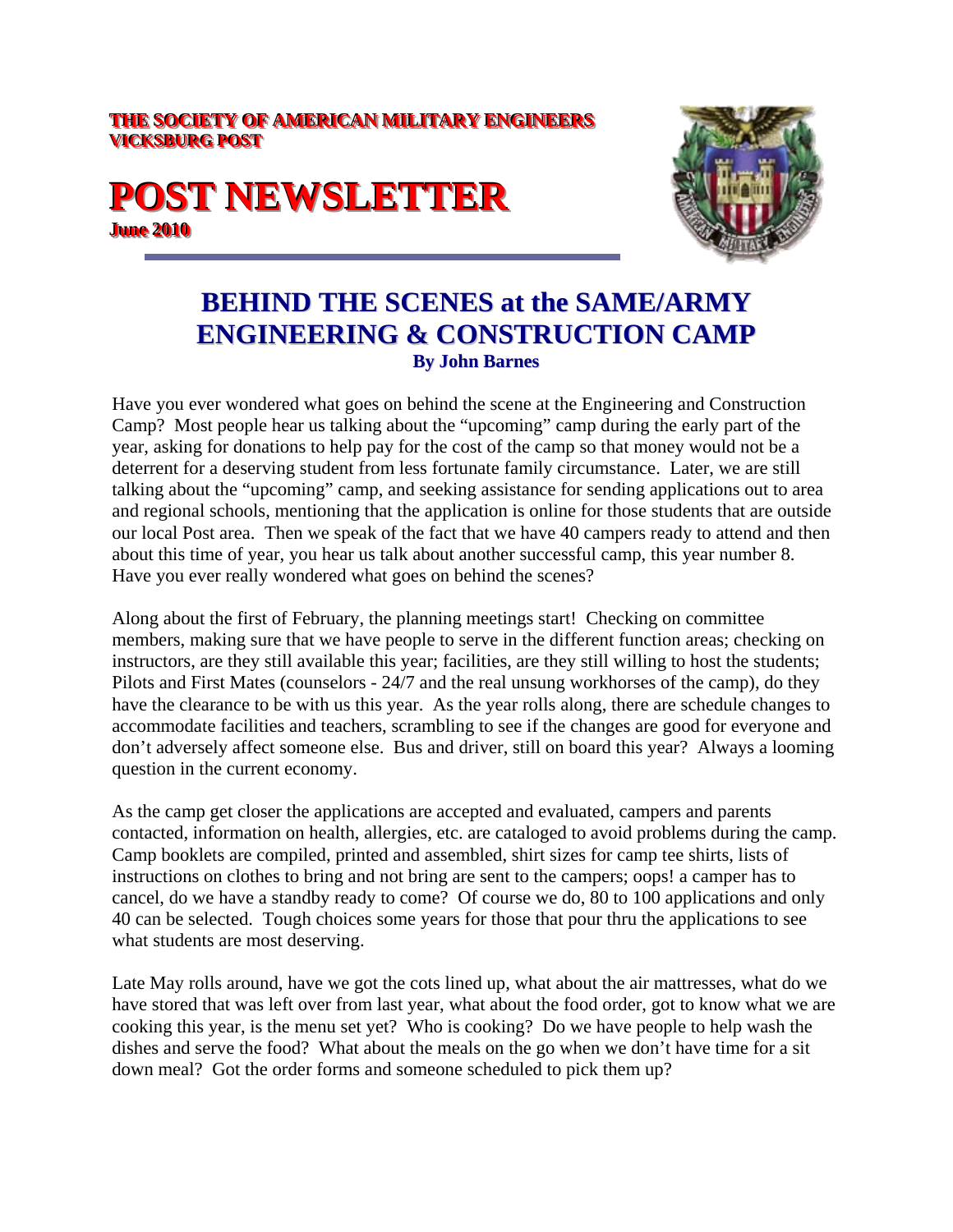Camp Sunday rolls around, kids are driving in with their parents, and, oh by the way, this is a national camp, we have 10 of the students flying in, do we have enough people volunteering to go to the Jackson Airport to pick them up; and, by the way, some arrive at 10:30 am, 12:15 pm, 1 pm, 3:20pm. Are they all scheduled and accounted for? 12:15pm call from California, Cindy Lou just called her mother from the Dallas Airport, missed her connection now won't be in Jackson until 4:30 pm if the next flight isn't overbooked. Finally they all arrive safe and sound.



Seven days and eighteen meals - A group arrives at 5:30 each morning to make sure that breakfast is ready by 7 so the students and counselors can make the bus. Lots of dishes, someone has to wash and dry and get the kitchen clean. We have to start lunch several days by 9 so that it is ready for the students arrive back at 11:45. Did we check the allergy list, anything on the lunch menu that they can't eat? And then supper, is it at the  $412<sup>th</sup>$  today or the  $168<sup>th</sup>$  National Guard? Pack up the gear and head out, hope we didn't leave anything. Swim party on Thursday, got to take everything out to the KC for the cookout. Got all the food, serving utensils, etc.?



Hope the life guards remembered we are coming! Friday night luau and party, where are the decorations, got people to put them up and decorate? Has some one gotten all of the funny awards ready so they can be presented? What about the awards for the Graduation Ceremony tomorrow, did we get them from the House of Awards, not open on Saturday, you know.

Graduation Day, everyone takes a deep breath, I think we are going to make it one more year. Oh, better check the allergy list, how many of the family members that are coming to the Fish Fry have peanut allergies, better set up a separate cooking station with vegetable oil, and don't cross contaminate. Got to get hall set up, flags, sound system, hope the speaker doesn't have to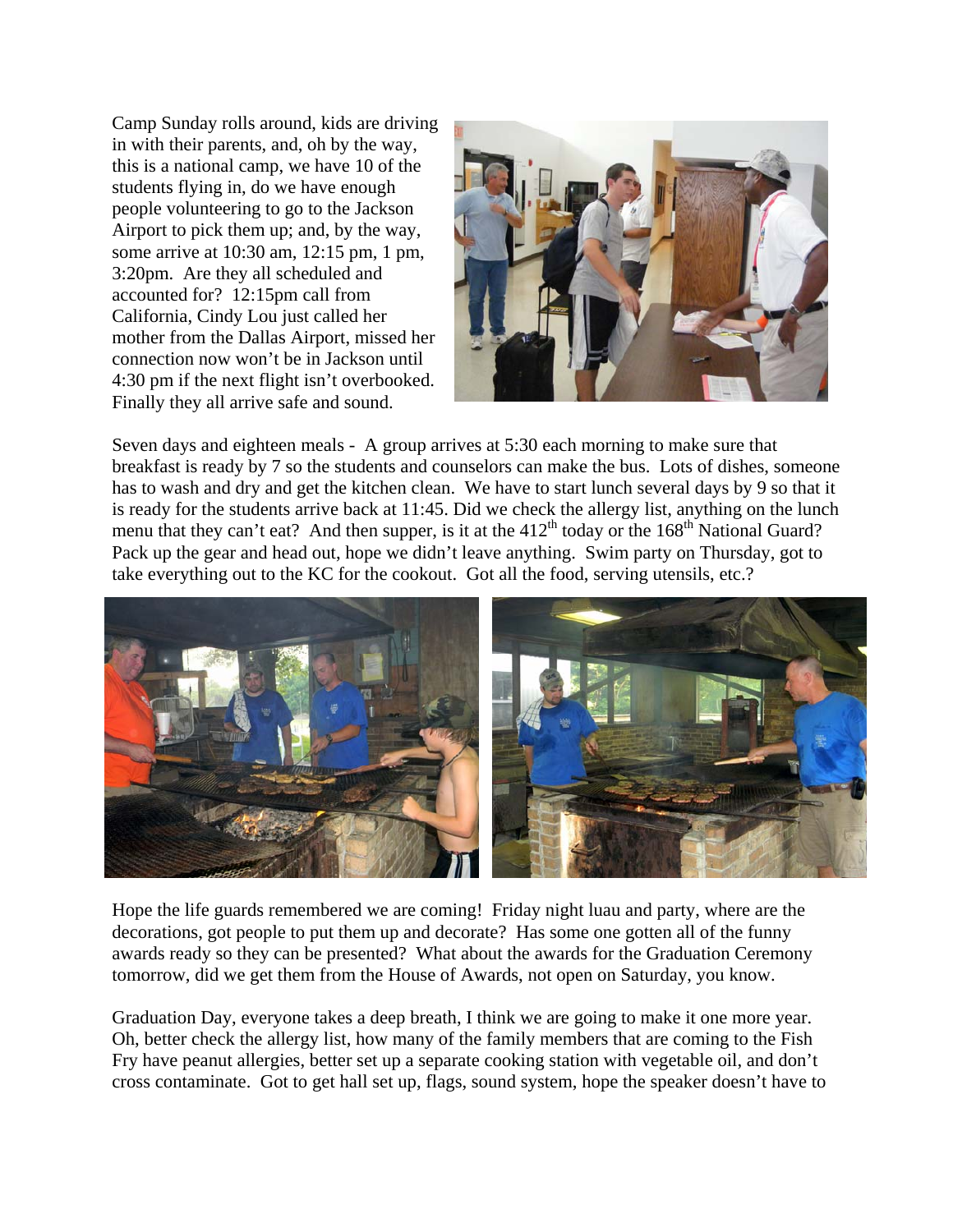cancel. And they graduate and we all have a great meal and every shakes hands and says they had a great time, etc.

Oh, wait, all the cots and air mattresses, got to put them up, take them back, surely have to clean up this kitchen so the  $412<sup>th</sup>$  will invite us back, pack all the supplies and cookers, put up the chairs and tables and clean up the hall. By noon Monday we are generally wrapped up, not noon Saturday.

This is just a quick look behind the scenes, and I assure that it is not all inclusive, but lest people get complacent and think the camp just happens each year, it take dozens and dozens of dedicated people, some every year since it started and for some, this is their first year. We never ask them if they are coming back next year until a month or so after the camp!



A side beneficiary of the camp each year is the local Rescue Mission. Trying to feed 60 people each day, it is impossible to figure out the ordering and timing like restaurants do. We always have leftover perishable foods. Each year they look forward to us delivering what we have left and when we leave, they always say, "Hope to see you again next year". And, we hope so too.

All pictures from this year's camp can be viewed at this link: http://www.samevicksburg.org/camp/photos.htm.

# **Reischauer Honored With ASCE Lifetime Achievement Award**

**MUSCATINE, Iowa** – Bennett Reischauer, P.E., a senior vice president with Stanley Consultants, has been awarded the Lifetime Achievement Award by the American Society of

Civil Engineers (ASCE). The award recognizes members for a lifetime of dedication and service to the profession of civil engineering.

Reischauer has been a member of ASCE since 1970 when he joined the student chapter at Iowa State University. He has remained active in the organization throughout his career.

In addition to ASCE, Reischauer is an active member of multiple professional organizations including American Council of Engineering Companies, Society of American Military Engineers, Iowa Engineering Society, and National Society of Professional Engineers. He is a member of the Chi Epsilon, Tau Beta Pi, and Phi Kappa Phi honorary societies. In Muscatine he

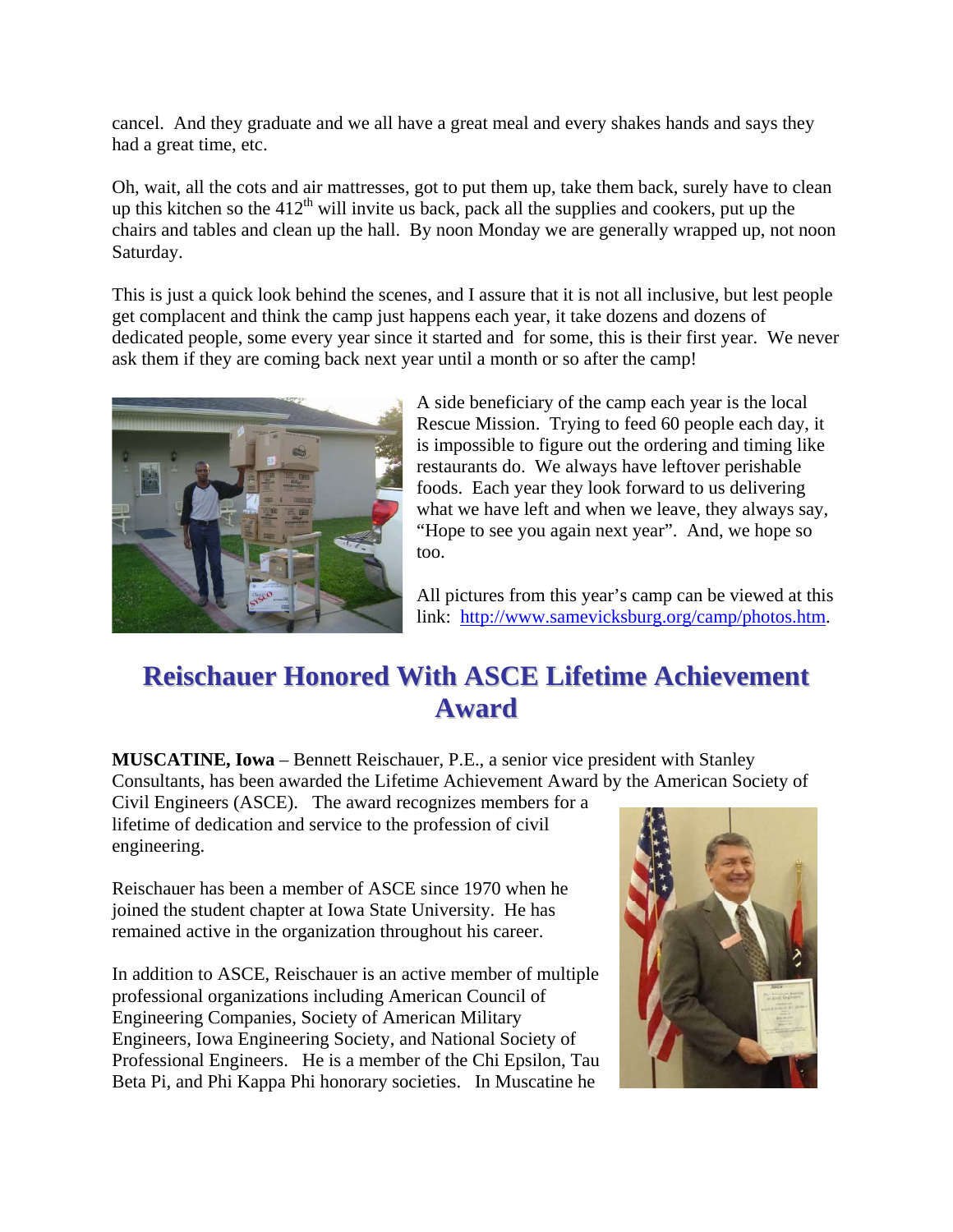is past-president of the Muscatine Development Corporation and a member of several community service groups including Kiwanis, the Chamber of Commerce and the 33 Club.

Reischauer has spent his entire career with Stanley Consultants starting with the firm in 1972. He is president of Stanley Consultants (Engineers), P.S.C., a company established to provide professional engineering services in Puerto Rico. He also serves as a director of the SC Companies Board of Directors and is on the Board of Directors for Stanley-CDM-Libya-LLC. He is a licensed professional engineer in 17 states and Puerto Rico.

# **Corporate Membership**

Sustaining members are asked to verify that they are making full use of their corporate membership. Each Sustaining Membership entitles your firm to designate five representatives. These representatives will receive the magazine, newsletter, and all other benefits that our individual members receive.

#### **Sustaining Firms**

You are invited to submit articles on projects of interest that you have either completed or are working on for publication in this newsletter. This will help keep everyone informed about the types of projects going on in the Vicksburg Post. Also we are looking for Sustaining Firms to serve as A-E Hosts at upcoming meetings.

Please contact Jimmy Nelson (jnelson@allenhoshall.com or 601-977-8993) or Ashlyn Graves (agraves@evans-graves.com or 504-836-5151).

What better way to showcase your firm than to serve as A-E Host at an SAME meeting?

## **Young Members**

We encourage young members and potential young members to attend meetings and join SAME. Please contact Jill Jackson, Vicksburg Post Junior Vice-President, about our programs geared toward young members. 601-634-3417 or Jill.M.Jackson@erdc.usace.army.mil.

#### **Vicksburg Post Website is www.samevicksburg.org**

## **2010 Meetings Summary**

**January** – Susan Bailey spoke on "Engineering Marsh Creation: Modeling to Assess Dredged Material Needs". A-E Host was Burns Cooley Dennis, Inc.

**February** – Joint Meeting with IEEE, ASCE, MES, ASME, ANS, and SWE to celebrate E-Week. Dr. Lori Bruce spoke on the topic of "Portrait of an Engineer: What does it mean to be a  $21<sup>st</sup>$  century engineer?"